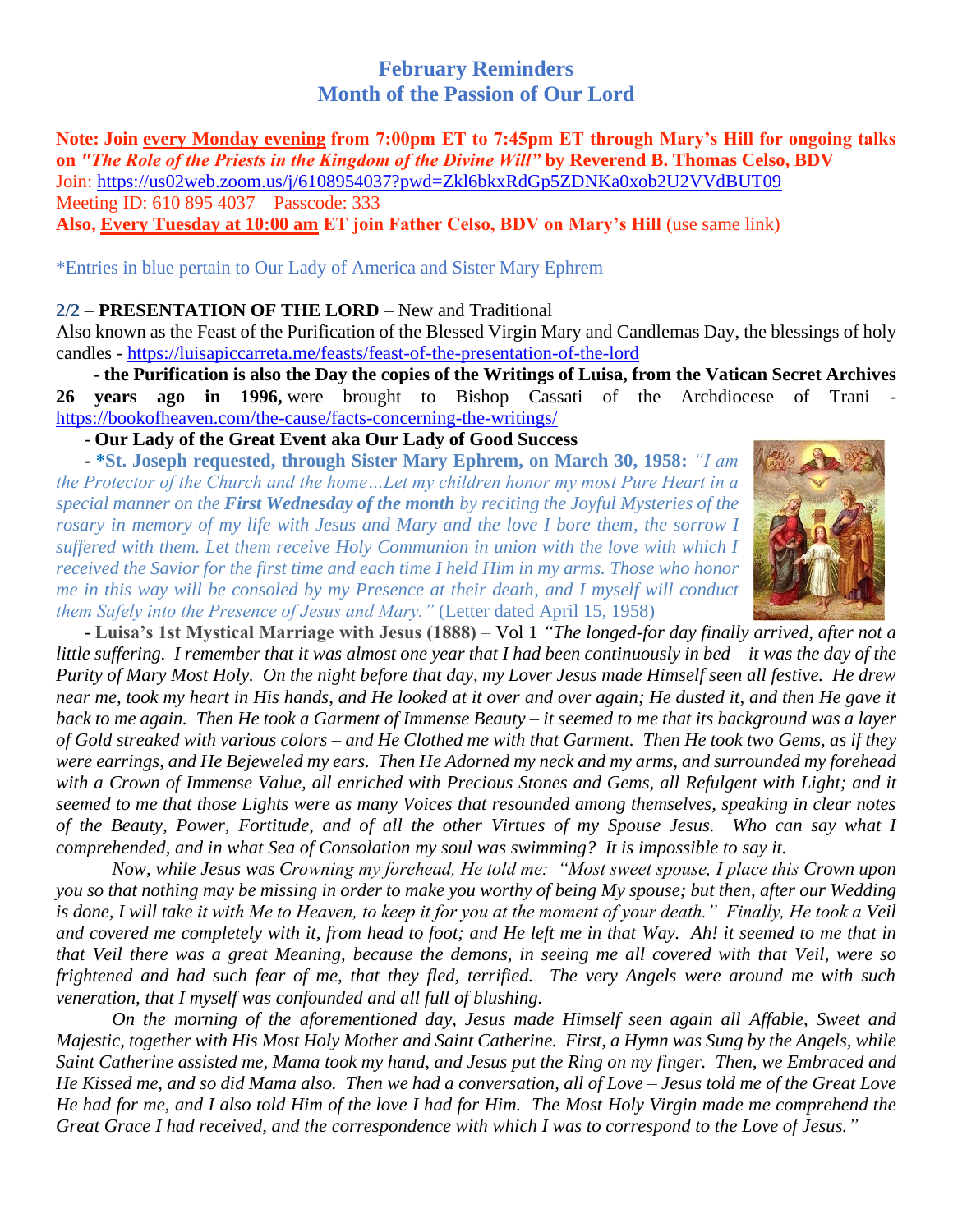### **2/3 – Feast of St. Blaze Blessing of Throats –** New**/**Trad

**2/4 – First Friday** – of the Month of the Passion of Our Lord

**2/5 – First Saturday** – of the Month of the Passion of Our Lord

**2/7 – \*Our Lady of Grace, Rome (1610) –** *Our Lady of Grace Appeared to Sister Mary Ephrem in 1956; "She wore a Crown, and in Her right hand She held out a rosary, in Her left a scapular. From these, the rosary and scapular, there came forth, as it were, darts of Light, like Streaks of Lightning. I was then given to understand, interiorly, that this represented the Graces that souls received through the devout use of these Holy Instruments of Mary."*

**2/10** – **Feast of St. Scholastica** – New/Trad - co-foundress of the Benedictine Order with her brother, St. Benedict <https://www.benedictinesofdivinewill.org/index.html>

**2/11** – **OUR LADY OF LOURDES** – New/Trad - On December 8, 1854 Pope Pius IX proclaimed the dogma of the Immaculate Conception in the apostolic constitution *Ineffabilis Deus*. A little more than three years later, on February 11, 1858, a young Lady Appeared to Bernadette Soubirous. This began a series of visions. During the Apparition on March 25, the Lady identified Herself with the words: *"I am the Immaculate Conception."*

- \***Our Lady Of Lourdes Appeared to Sister Mary Ephrem September 25, 1956**

 - \***Our Lady of America Spoke to Sister Mary Ephrem this day 1958***; "I am the Mother of the Sacred Humanity, and it is My Special Work as Co-Redemptrix of the human race, to Help souls reach the Sanctity of the Father in Eternal Union, by showing them how to put on Christ, to imbibe His Spirit, and thus become one with Him…"*

- **Anniversary of Pope Benedict XVI's abdication**, same day of Vatican dome lightning strike 2013

**2/12** – **Day of Recollection by Fr. Celso, BDV on Mary's Hill** – 1 st of 5 talks 9:00am ET -*"Luisa and The Holy Sacrament of The Eucharist in The Divine Will, Part 2"*

[https://us02web.zoom.us/j/6108954037?pwd=Zkl6bkxRdGp5ZDNKa0xob2U2VVdBUT09](https://na01.safelinks.protection.outlook.com/?url=https%3A%2F%2Fwww.google.com%2Furl%3Fq%3Dhttps%3A%2F%2Fus02web.zoom.us%2Fj%2F6108954037%3Fpwd%253DZkl6bkxRdGp5ZDNKa0xob2U2VVdBUT09%26sa%3DD%26source%3Dcalendar%26ust%3D1601847677486000%26usg%3DAOvVaw1W6iaWwiF-hLYnYU1tzjgI&data=04%7C01%7C%7C91b76f2b61fa4f31149908d8aa05faa8%7C84df9e7fe9f640afb435aaaaaaaaaaaa%7C1%7C0%7C637446289974480320%7CUnknown%7CTWFpbGZsb3d8eyJWIjoiMC4wLjAwMDAiLCJQIjoiV2luMzIiLCJBTiI6Ik1haWwiLCJXVCI6Mn0%3D%7C1000&sdata=96uzOzxVxXEWzuVbkQ3HoQMw3rrgf%2F3mEIQNPn3L4vc%3D&reserved=0) Meeting ID: 610 895 4037 Passcode: 333

## **2/14** – **Feast of St. Valentine** – Trad

**2/18** – \***St. Bernadette Soubirous** (New) – *Appeared to Sister Mary Ephrem Feb. 25, 1958; "Then I saw a Path, at times it seemed to take the form of Steps, Leading Upwards from the niche where "The Lady" had been standing. Ever so often as I gazed at this Luminous Pathway, I caught a glimpse of Angels. I was anxious to follow the Path of Light and as I eagerly endeavored to do so, Bernadette held me back. Then I exclaimed, "But I want to go there." The Saint answered, "No, my sister, it is not yet time for you, but it will be soon."* 

**2/20** – **Feast of Sts. Francisco and Jacinta Marto** – New - Pray for Our Lady's Mission: Three Appeals - Maternal Appeal *– "Do you see, My daughter? That same Infinite Love of God, Who wanted to use Me in the Redemption to make the Eternal Word Descend upon earth, Calls Me into the field once again, Entrusting to Me the Difficult Task, the Sublime Mandate to Form the children of the Kingdom of His Divine Will on earth. Therefore, with Maternal Care I put myself to Work, Preparing for you the Way which will Lead you to this Happy Kingdom." – Echo the prayer of Luisa: "…Be my Mama, and I, Your little child, will let You do anything with me, so that Your Mandate may be the welcome one by me, and You may bring me in Your Arms to our Celestial Father, as the Accomplished Act of Your Divine Mandate."*

**2/21 – President's Day** – Pray for the President, Echo Luisa's Prayer: **V8 – 11.21.07** – *"I was uniting myself with Our Lord, making His Thought, His Heartbeat, His Breath and all of His Movements one with mine, and then*